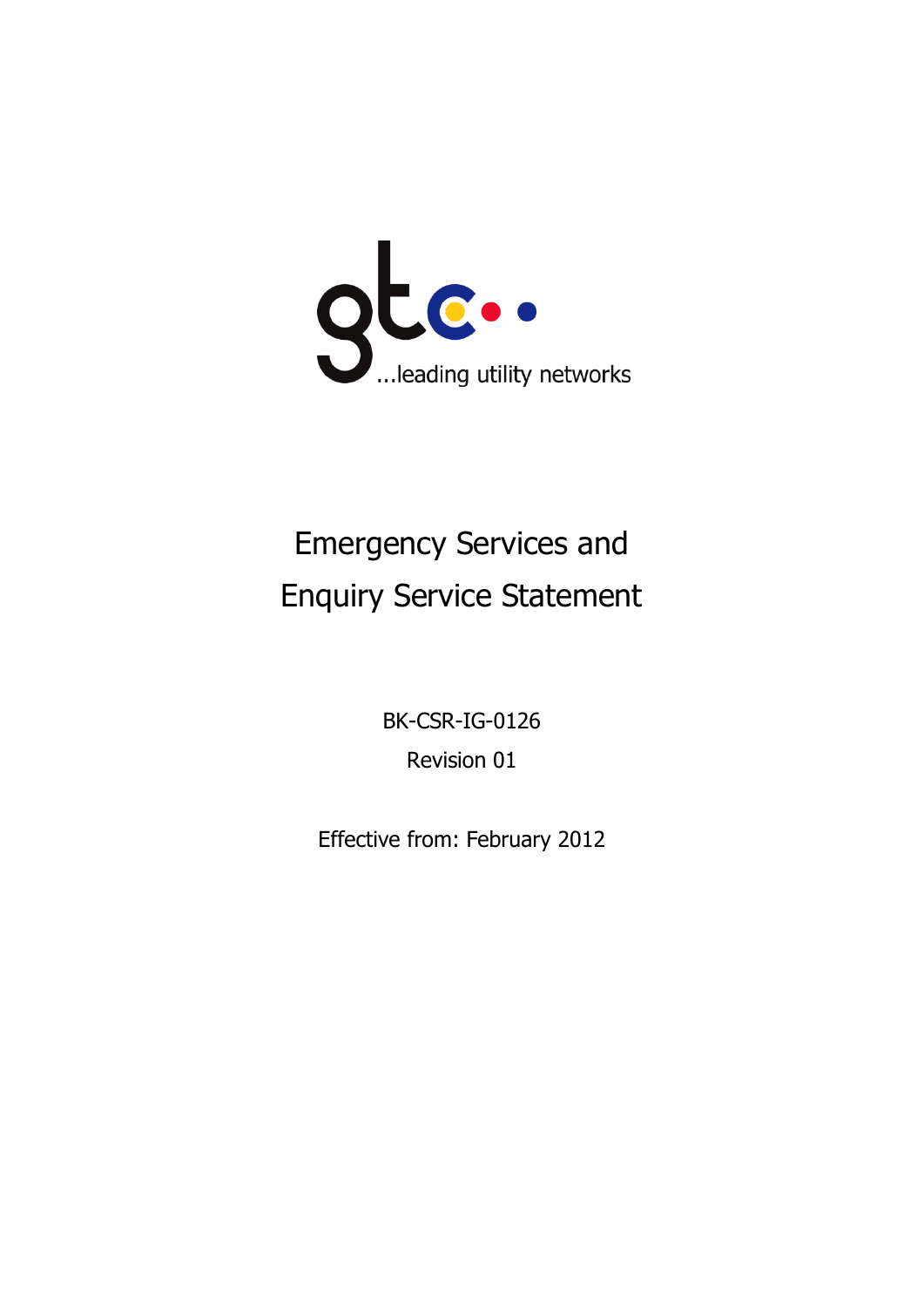## **Introduction**

The following statement relates to GTC Infrastructure Limited (GTC) and Utility Grid Installations Ltd. (UGI), wholly owned subsidiaries of GTC Infrastructure Limited, hereafter referred to as GTC.

GTC is a licensed gas transporter responsible for the safe delivery of gas through its networks to properties across Great Britain.

GTC does not sell gas directly to consumers but ensures that it is delivered to the end user, in a safe and efficient manner. The companies that sell gas to consumers and send out bills are called gas suppliers. If you have an enquiry about your bill, your meter or the supplier's Priority Services Register, please contact your supplier. Contact details can be found on your latest gas bill.

Any queries regarding the activities of GTC should be addressed, in the first instance to GTC using the contact details shown on page 3 of this publication.

### **Emergency Services and Enquiry Service**

This statement is produced in accordance with Condition 6 of GTC's Gas Transporter Licences and has been approved by the Gas and Electricity Markets authority. It describes the emergency enquiry service available to any person for the purposes of receiving reports and offering information, guidance or advice about any matter or incident that:

- Causes danger or requires urgent attention or is likely to cause danger or require urgent attention, in relation to the supply of gas conveyed through our pipes; or
- Involves the escape of gas from our network or any fittings on our network, including escapes involving carbon monoxide.

The enquiry service is continuously staffed and can be contacted 24 hours a day, 365 days a year. The service is free at the point of use.

#### **Reporting an Emergency**

To report the smell of gas in a property, a loss of supply or a concern about the safety of our equipment, the National Gas Emergency Service Provider can be contacted free on:

#### **Telephone: 0800 111 999**

This number can also be found on customer's gas bills. Calls may be monitored to ensure that customers receive a prompt and efficient service.

The National Gas Emergency Service Provider operates 365 days a year, 24 hours a day. They will carry out works that make the gas supply safe in a prompt and efficient manner. However, this service does not cover repairs to appliances or installation pipe work that cannot be completed within 30 minutes. They will also pass details of any emergency on our network to us promptly.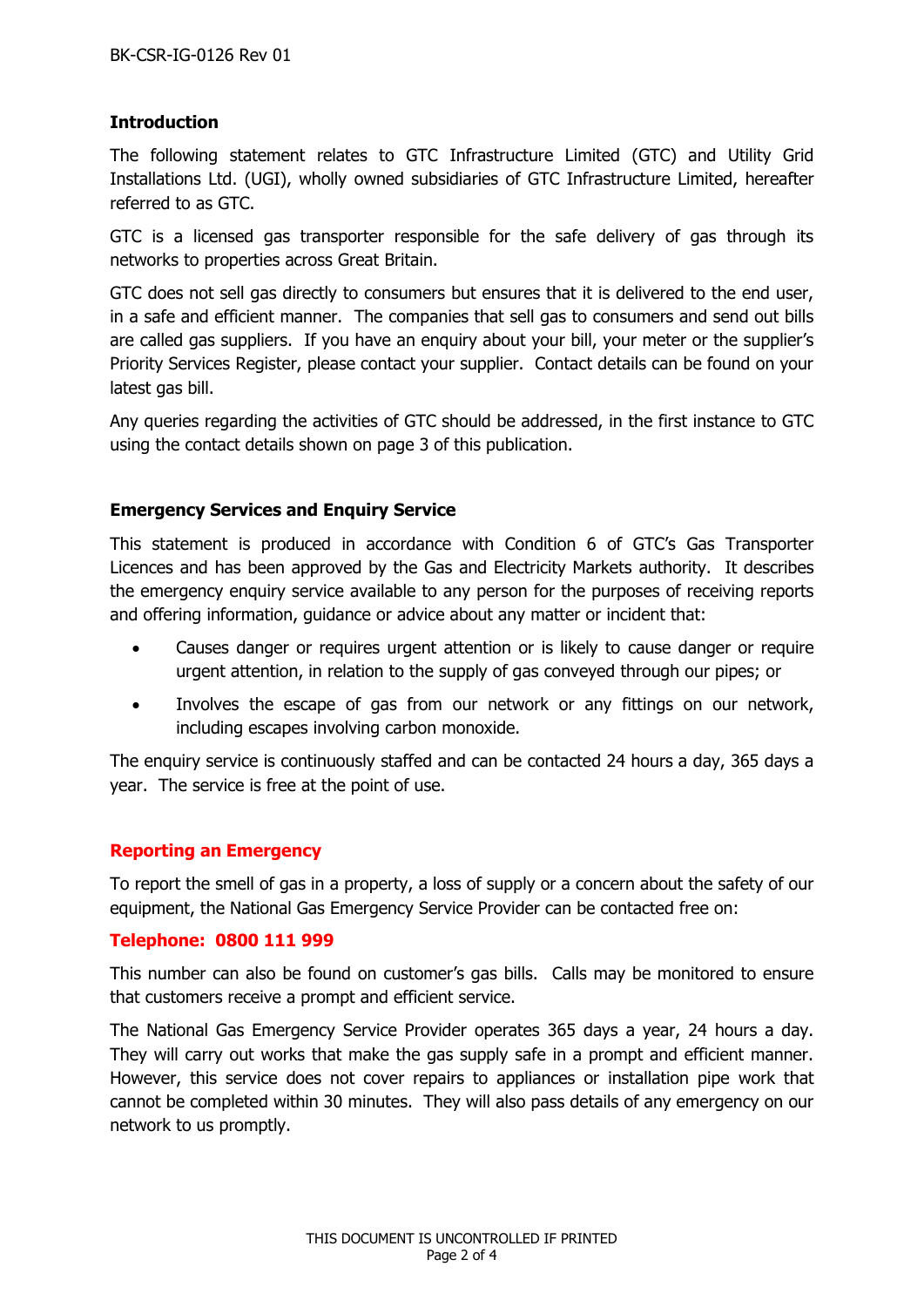If a customer, member of the public or any other person contacts GTC directly to report an incident, our employees are trained to take details of the emergency and report it to the National Gas emergency Service Provider promptly and efficiently. They will also offer appropriate advice

### **Further Information**

- All reports and enquiries received in accordance with this statement, whether made by telephone, in writing, or in person, will be processed in a prompt and efficient manner and in accordance with any relevant guaranteed and overall standards of service set from to time by Ofgem.
- If any gas supplier chooses to provide its customers with an address and telephone number which differ from those given above for the reporting of such matters, that supplier will be responsible for ensuring that full details of all reports are passed promptly to us.
- During an emergency situation, GTC may provide an enquiry line number to be used by any person to find out about the likely extent or duration of an incident. Every effort will be made to provide precise and up-to-date information. However, if such emergencies are widespread, this may not be possible and customers may be referred to other sources, including local radio, for periodic updates.
- Enquiry service staff are trained to provide non-technical advice for the avoidance of danger from the distribution system and from loss of supply. They have the necessary skills in communication and customer contact but may be assisted by other non-technical staff during widespread emergencies. If technical advice or assistance is required, the enquiry will be passed to an appropriate specialist.
- GTC will deal with all reports and enquiries strictly on their merits and will not discriminate in the provision of the service between any persons or classes of persons. The establishment, operation and maintenance of the enquiry service shall not restrict, distort or prevent competition in the supply of gas.
- The reporting arrangements set out above are made available to other utilities, local authorities and emergency services. Appropriate liaison arrangements with these and other representative bodies are in place and are reviewed from time to time to ensure that effective communications are maintained.
- If we have to change the service established in accordance with this statement, we will take steps to inform each authorised gas operator that uses the services as soon as is practicable but, in any event, prior to the change becoming effective. The current version of the statement is available on our website [www.gtc-uk.co.uk](http://www.gtc-uk.co.uk/)
- A copy of this statement in another language, a different format (paper or electronic), large print, Braille or on audiotape is available on request.